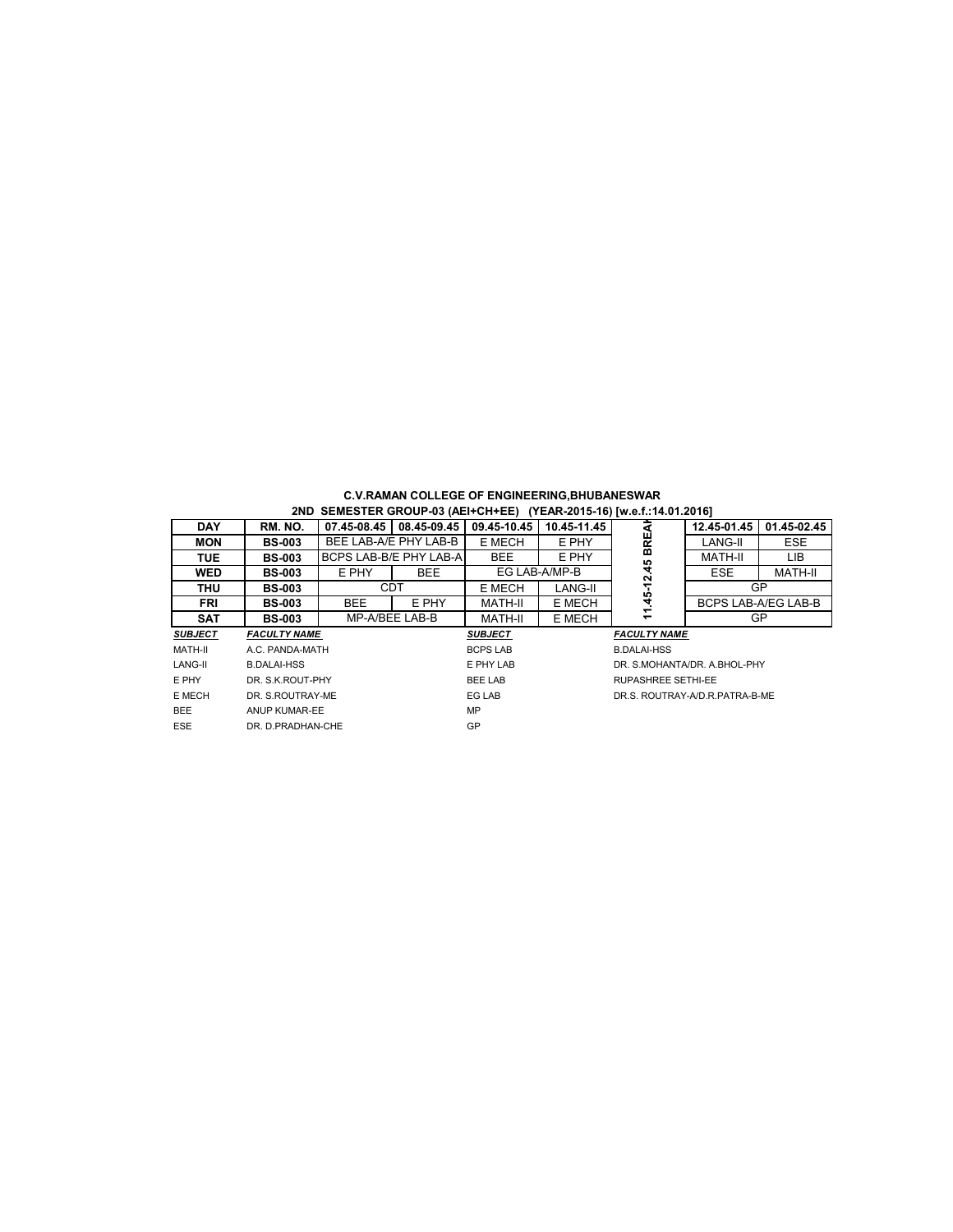# **2ND SEMESTER GROUP-09 (CE) (YEAR-2015-16) [w.e.f.:14.01.2016] K**

| <b>DAY</b>          | RM. NO.              | 07.45-08.45             | 08.45-09.45           | 09.45-10.45    | 10.45-11.45          |      | 12.45-01.45             | 01.45-02.45                  |
|---------------------|----------------------|-------------------------|-----------------------|----------------|----------------------|------|-------------------------|------------------------------|
| <b>MON</b>          | <b>BS-004</b>        |                         | E W LAB-B/E CHE LAB-A | <b>BTD</b>     | LIB/TUT              | BRE  | MATH-II                 | C PRO                        |
| <b>TUE</b>          | <b>BS-004</b>        | B TD                    | LIB/TUT               | C PRO          | LANG-II              |      | E CHE LAB-B/MP-A        |                              |
| <b>WED</b>          | <b>BS-004</b>        | MATH-II                 | <b>EEC</b>            |                | E W LAB-A/BCPS LAB-B | 2.45 | GP                      |                              |
| <b>THU</b>          | <b>BS-004</b>        | MP-B/CP LAB-A           |                       | <b>MATH-II</b> | <b>BTD</b>           | ۳    | E CHE                   | <b>EEC</b>                   |
| <b>FRI</b>          | <b>BS-004</b>        |                         | <b>CDT</b>            | E CHE          | LANG-II              | 45   | GP                      |                              |
| <b>SAT</b>          | <b>BS-004</b>        | BCPS LAB-A/CP LAB-B     |                       | <b>MATH-II</b> | C PRO                | ź.   | E CHE                   | LIB/TUT                      |
| <b>SUBJECT NAME</b> |                      | <b>FACULTY NAME</b>     |                       |                | <b>SUBJECT NAME</b>  |      | <b>FACULTY NAME</b>     |                              |
| MATH-II             |                      | DR. P.K.PARIDA-MATH     |                       |                | <b>BCPS LAB</b>      |      | DEBASHREE SAMANTRAY-HSS |                              |
| LANG-II             |                      | DEBASHREE SAMANTRAY-HSS |                       |                | E CHE LAB            |      |                         | DR. B.C.SAHU-A/DR. PKM-B-CHE |
| E CHE               |                      | DR. P.K.MOHAPATRA-CHE   |                       |                | CP LAB               |      | NILAMADHAB DAS-IT       |                              |
| B TD                |                      | S.K.ROUT-ME             |                       |                | E W LAB              |      | H.JOARDAR-A/SVIDYA-B-ME |                              |
| C PRO               | NILAMADHAB DAS-IT    |                         |                       | MP             |                      |      |                         |                              |
| <b>EEC</b>          | KALI P SATAPATHY-HSS |                         |                       |                | GP                   |      |                         |                              |

#### **C.V.RAMAN COLLEGE OF ENGINEERING,BHUBANESWAR**

|                                          | 2ND SEMESTER GROUP-14 (CE) (YEAR-2015-16)<br>[w.e.f.:14.01.2016] |                        |                           |                     |             |                        |                        |                    |  |  |
|------------------------------------------|------------------------------------------------------------------|------------------------|---------------------------|---------------------|-------------|------------------------|------------------------|--------------------|--|--|
| <b>DAY</b>                               | RM. NO.                                                          |                        | 07.45-08.45   08.45-09.45 | 09.45-10.45         | 10.45-11.45 | ∢                      | 12.45-01.45            | 01.45-02.45        |  |  |
| <b>MON</b>                               | <b>BS-302</b>                                                    | CDT                    |                           | C PRO               | MATH-II     | BRE                    | E CHE LAB-B/BCPS LAB-A |                    |  |  |
| <b>TUE</b>                               | <b>BS-302</b>                                                    | E W LAB-B/CP LAB-A     |                           | LANG-II             | E CHE       |                        | MATH-II                | LIB/TUT            |  |  |
| <b>WED</b>                               | <b>BS-302</b>                                                    | MATH-II                | B TD                      | C PRO               | LIB/TUT     | 11.45-12.45            |                        | GP                 |  |  |
| <b>THU</b>                               | <b>BS-302</b>                                                    | E CHE LAB-A/MP-B       |                           | C PRO               | <b>EEC</b>  |                        |                        | MP-A/BCPS LAB-B    |  |  |
| FRI                                      | <b>BS-302</b>                                                    | LIB                    | B TD                      | LANG-II             | E CHE       |                        |                        | GP                 |  |  |
| <b>SAT</b>                               | <b>BS-302</b>                                                    | MATH-II                | E CHE                     | B TD                | <b>EEC</b>  |                        |                        | CP LAB-B/E W LAB-A |  |  |
| <b>SUBJECT NAME</b>                      |                                                                  | <b>FACULTY NAME</b>    |                           | <b>SUBJECT NAME</b> |             | <b>FACULTY NAME</b>    |                        |                    |  |  |
| MATH-II                                  |                                                                  | A.GHOSH-MATH           |                           | <b>BCPS LAB</b>     |             | <b>RUCHI NIGAM-HSS</b> |                        |                    |  |  |
| LANG-II                                  |                                                                  | <b>RUCHI NIGAM-HSS</b> |                           | E CHE LAB           |             | DR. N.B.DEBATA-CHE     |                        |                    |  |  |
| E CHE                                    |                                                                  | DR. N.B.DEBATA-CHE     |                           | CP LAB              |             | DR. B.K.MISHRA-IT      |                        |                    |  |  |
| B TD                                     | E W LAB<br>T.K. PANDA-A/S. PALIT-B-ME<br>R.N.PRAMANIK-ME         |                        |                           |                     |             |                        |                        |                    |  |  |
| C PRO                                    |                                                                  | DR. B.K.MISHRA-IT      |                           | MP                  |             |                        |                        |                    |  |  |
| <b>EEC</b><br>GP<br>KALI P SATAPATHY-EEC |                                                                  |                        |                           |                     |             |                        |                        |                    |  |  |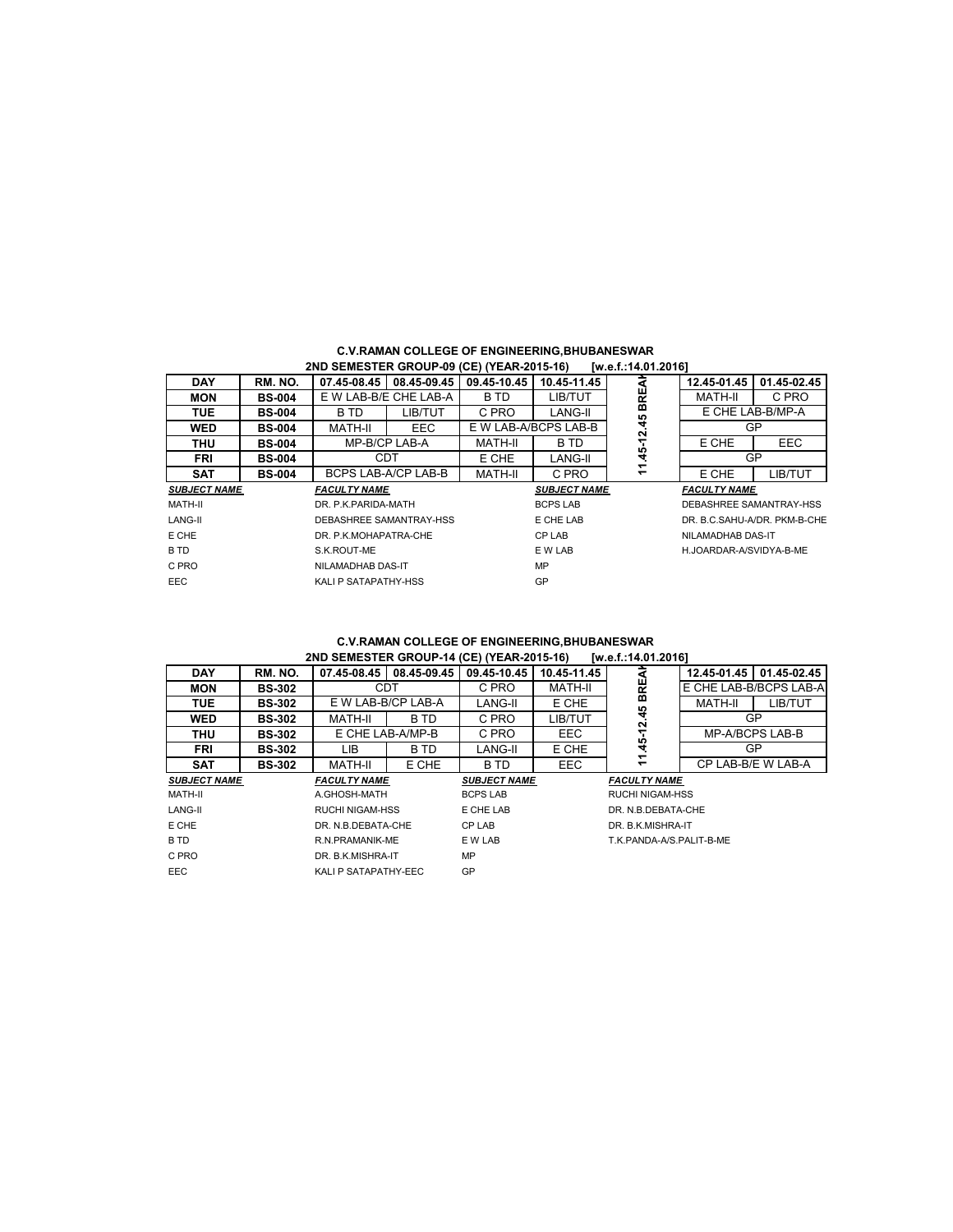# **C.V.RAMAN COLLEGE OF ENGINEERING,BHUBANESWAR 2ND SEMESTER GROUP-06 (AEI+CH) (YEAR-2015-16) [w.e.f.:14.01.2016] K**

| <b>DAY</b>     | RM. NO.                  | 07.45-08.45         | 08.45-09.45          | 09.45-10.45     | 10.45-11.45          | ₫                        | 12.45-01.45                             | 01.45-02.45 |
|----------------|--------------------------|---------------------|----------------------|-----------------|----------------------|--------------------------|-----------------------------------------|-------------|
| <b>MON</b>     | <b>BS-402</b>            | <b>ESE</b>          | MATH-II              | E PHY           | E MECH               | BRE                      | <b>LANG-II</b>                          | <b>BEE</b>  |
| <b>TUE</b>     | <b>BS-402</b>            | EG LAB-A/BCPS LAB-B |                      | E PHY           | <b>MATH-II</b>       |                          | LIB                                     | E MECH      |
| <b>WED</b>     | <b>BS-402</b>            |                     | E PHY LAB-A/EG LAB-B |                 | BEE LAB-B/BCPS LAB-A | 45                       | E MECH                                  | <b>BEE</b>  |
| THU            | <b>BS-402</b>            |                     | MP LAB-A/E PHY LAB-B | LANG-II         | <b>ESE</b>           | 수                        | GP                                      |             |
| FRI            | <b>BS-402</b>            | E PHY               | <b>BEE</b>           |                 | BEE LAB-A/MP-B       | 45                       | <b>MATH-II</b>                          | E MECH      |
| <b>SAT</b>     | <b>BS-402</b>            | <b>MATH-II</b>      | E PHY                |                 | <b>CDT</b>           | <u>ے</u><br>GP           |                                         |             |
| <b>SUBJECT</b> | <b>FACULTY NAME</b>      |                     |                      | <b>SUBJECT</b>  |                      | <b>FACULTY NAME</b>      |                                         |             |
| MATH-II        | DR. P.K.NAYAK-MATH       |                     |                      | <b>BCPS LAB</b> |                      | <b>GAURAV SHARMA-HSS</b> |                                         |             |
| <b>LANG-II</b> | <b>GAURAV SHARMA-HSS</b> |                     |                      | E PHYLAB        |                      |                          | DR. A.B. PANDA/DR. A.P. CHAKRABORTY-PHY |             |
| E PHY          | DR. A.B. PANDA-PHY       |                     |                      | <b>BEE LAB</b>  |                      | DEBANJAN MUKHERJEE-EE    |                                         |             |
| E MECH         | DR. SUNITA ROUTRAY-ME    |                     |                      | EG LAB          |                      |                          | D.R.PATRA-A/DILIP R DEEP-B-ME           |             |
| <b>BEE</b>     | DEBANJAN MUKHERJEE-EE    |                     |                      | MP              |                      |                          |                                         |             |
| <b>ESE</b>     | DR. N.B. DEBATA-CHEM     |                     |                      | GP              |                      |                          |                                         |             |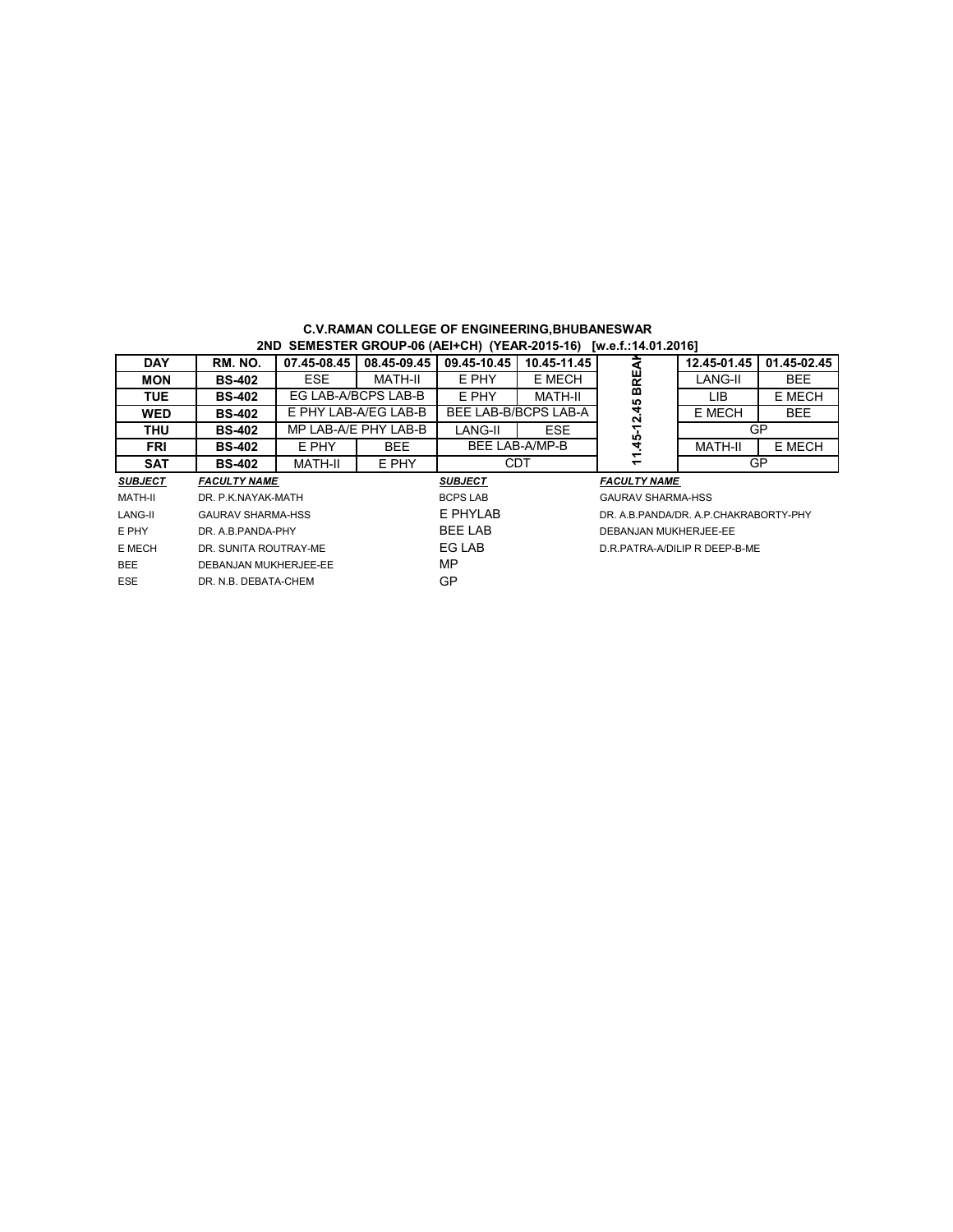# **C.V.RAMAN COLLEGE OF ENGINEERING,BHUBANESWAR 2ND SEMESTER GROUP-01 (CSE) (YEAR-2015-16) [w.e.f.:14.01.2016] K**

| <b>DAY</b>          | RM. NO.       | 07.45-08.45            | 08.45-09.45      | 09.45-10.45         | 10.45-11.45            | ⋖                                 | 12.45-01.45            | 01.45-02.45 |
|---------------------|---------------|------------------------|------------------|---------------------|------------------------|-----------------------------------|------------------------|-------------|
| <b>MON</b>          | <b>BS-203</b> | <b>CDT</b>             |                  |                     | E W LAB-A/CP LAB-B     | BREJ                              | C PRO                  | MATH-II     |
| <b>TUE</b>          | <b>BS-203</b> | <b>BTD</b>             | E CHE            |                     | E W LAB-B/BCPS LAB-A   |                                   | LANG-II                | LIB         |
| <b>WED</b>          | <b>BS-203</b> | <b>BTD</b>             | LANG-II          | C PRO               | E CHE                  | $-45 - 12.45$                     |                        | GP          |
| <b>THU</b>          | <b>BS-203</b> | EEC.                   | E CHE            | B TD                | MATH-II                |                                   | LIB-B/E CHE LAB-A      |             |
| FRI                 | <b>BS-203</b> |                        | CP LAB-A/MP-B    | EEC                 | MATH-II                |                                   |                        | GP          |
| <b>SAT</b>          | <b>BS-203</b> |                        | E CHE LAB-B/MP-A | C PRO               | MATH-II                | ÷<br><b>BCPS LAB-B/LIB-A</b>      |                        |             |
| <b>SUBJECT NAME</b> |               | <b>FACULTY NAME</b>    |                  | <b>SUBJECT NAME</b> |                        | <b>FACULTY NAME</b>               |                        |             |
| MATH-II             |               | DR. DEVDAS MISHRA-MATH |                  | <b>BCPS LAB</b>     |                        |                                   | JYOTIRMAYEE MISHRA-HSS |             |
| LANG-II             |               | JYOTIRMAYEE MISHRA-HSS |                  | E CHE LAB           | DR. SRUTI R MISHRA-CHE |                                   |                        |             |
| E CHE               |               | DR. SRUTI R MISHRA-CHE |                  | CP LAB              | <b>TANMAY DAS-CSE</b>  |                                   |                        |             |
| B TD                |               | A.KUMAR-ME             |                  | E W LAB             |                        | DR.D.K.BISWA-A/DR.K.K.MUDULI-B-ME |                        |             |
| C PRO               |               | <b>TANMAY DAS-CSE</b>  |                  | MP                  |                        |                                   |                        |             |

#### **2ND SEMESTER GROUP-08 (CSE) (YEAR-2015-16) [w.e.f.:14.01.2016] C.V.RAMAN COLLEGE OF ENGINEERING,BHUBANESWAR**

EEC K.P.SATAPATHY-HSS GP

|                     | ZND SEMESTER GROUP-08 (CSE) (TEAR-2015-16) [W.G.T.:14.01.2016] |                          |               |                       |                       |                           |                          |                                                                   |  |  |  |
|---------------------|----------------------------------------------------------------|--------------------------|---------------|-----------------------|-----------------------|---------------------------|--------------------------|-------------------------------------------------------------------|--|--|--|
| <b>DAY</b>          | RM. NO.                                                        | 07.45-08.45              | 08.45-09.45   | 09.45-10.45           | 10.45-11.45           | ⋖                         | 12.45-01.45              | 01.45-02.45                                                       |  |  |  |
| <b>MON</b>          | <b>BS-304</b>                                                  | MATH-II                  | E CHE         | EEC                   | B TD                  | BRE                       |                          |                                                                   |  |  |  |
| <b>TUE</b>          | <b>BS-304</b>                                                  | <b>CDT</b>               |               | B TD                  | C PRO                 |                           | LANG-II                  | E CHE                                                             |  |  |  |
| <b>WED</b>          | <b>BS-304</b>                                                  | B TD                     | MATH-II       | C PRO                 | LIB.                  | 45                        |                          | BCPS LAB-B/CP LAB-A<br>GP<br>MP-B/BCPS LAB-A<br>GP<br>LIB.<br>LIB |  |  |  |
| <b>THU</b>          | <b>BS-304</b>                                                  | E CHE                    | MATH-II       |                       | E W LAB-B/E CHE LAB-A | <u>بہ</u>                 |                          |                                                                   |  |  |  |
| <b>FRI</b>          | <b>BS-304</b>                                                  | MATH-II                  | LANG-II       | E W LAB-A/E CHE LAB-B |                       | 45                        |                          |                                                                   |  |  |  |
| <b>SAT</b>          | <b>BS-304</b>                                                  |                          | MP-A/CP LAB-B | EEC.<br>C PRO         |                       | ÷                         |                          |                                                                   |  |  |  |
| <b>SUBJECT NAME</b> |                                                                | <b>FACULTY NAME</b>      |               | <b>SUBJECT NAME</b>   |                       | <b>FACULTY NAME</b>       |                          |                                                                   |  |  |  |
| MATH-II             |                                                                | DR. P.K.PARIDA-MATH      |               | <b>BCPS LAB</b>       |                       |                           | DEBASHREE SAMANTRAY-HSS  |                                                                   |  |  |  |
| LANG-II             |                                                                | DEBASHREE SAMANTRAY-HSS  |               | E CHE LAB             |                       | DR. B.C.SAHU-CHE          |                          |                                                                   |  |  |  |
| E CHE               |                                                                | DR. JAYSHREE MOHANTY-CHE |               | CP LAB                |                       |                           | <b>MOHIT R PANDA-CSE</b> |                                                                   |  |  |  |
| B TD                | T.K.PANDA-ME                                                   |                          | E W LAB       |                       |                       | B.P.MISHRA-A/M.SAHOO-B-ME |                          |                                                                   |  |  |  |
| C PRO               | MOHIT R PANDA-CSE                                              |                          | <b>MP</b>     |                       |                       |                           |                          |                                                                   |  |  |  |
| EEC.                |                                                                | KALI P. SATAPATHY-HSS    |               | GP                    |                       |                           |                          |                                                                   |  |  |  |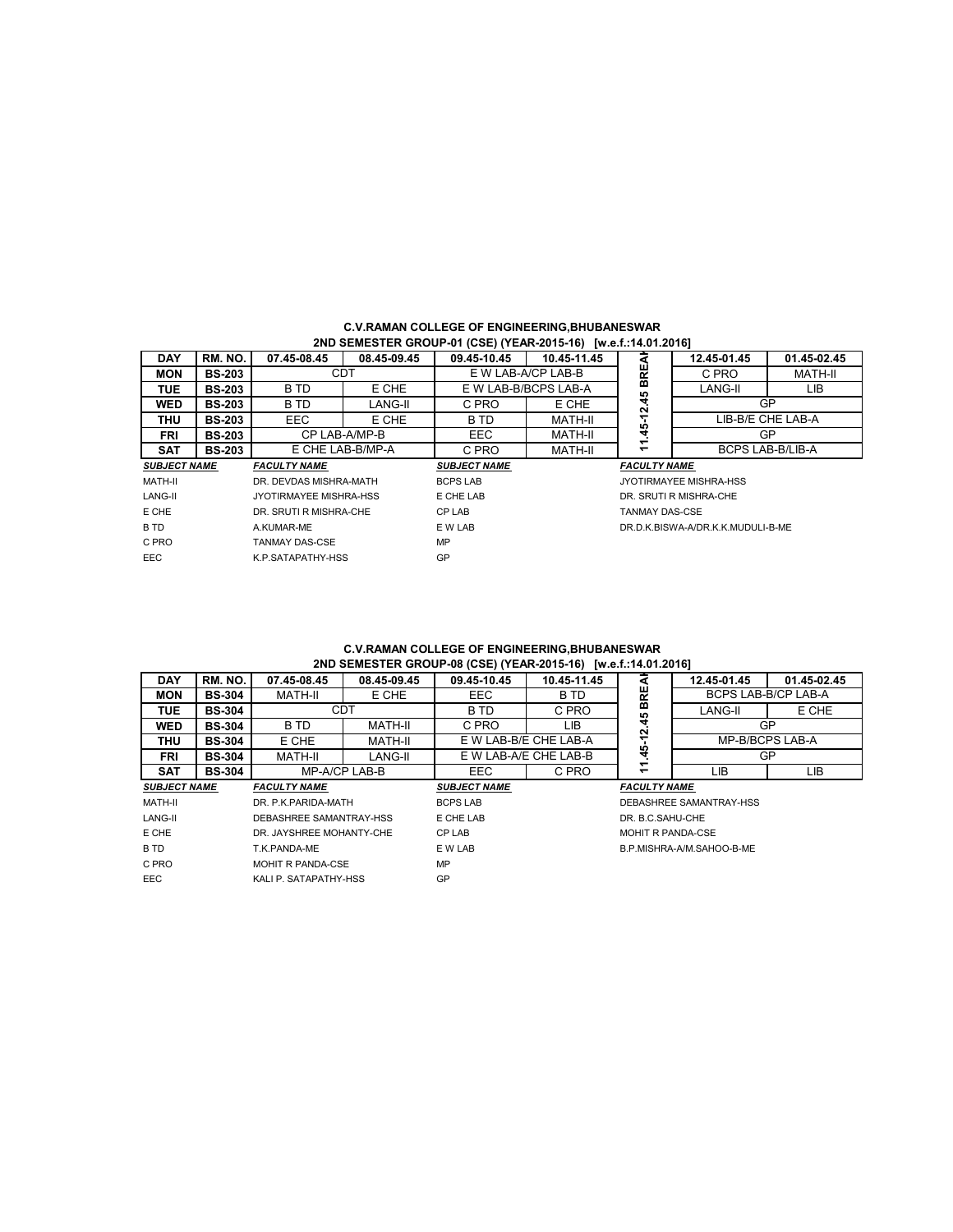# **2ND SEMESTER GROUP-02 (EE) (YEAR-2015-16) [w.e.f.:14.01.2016] K**

| <b>DAY</b>          | RM. NO.       | 07.45-08.45         | 08.45-09.45 | 09.45-10.45         | 10.45-11.45        | ∢                         | 12.45-01.45                        | 01.45-02.45          |
|---------------------|---------------|---------------------|-------------|---------------------|--------------------|---------------------------|------------------------------------|----------------------|
| <b>MON</b>          | <b>BS-401</b> | <b>ESE</b>          | <b>BEE</b>  | E PHY LAB-A/MP-B    |                    | BRE                       | E MECH                             | LANG-II              |
| <b>TUE</b>          | <b>BS-401</b> | <b>BEE</b>          | E PHY       |                     | BEE LAB-A/EG LAB-B |                           | E MECH                             | <b>MATH-II</b>       |
| <b>WED</b>          | <b>BS-401</b> | E PHY               | E MECH      | <b>MATH-II</b>      | LIB                | 45                        |                                    | EG LAB-A/BCPS LAB-B  |
| THU                 | <b>BS-401</b> | E PHY               | <b>BEE</b>  | MP-A/E PHY LAB-B    |                    | <u>يۃ</u>                 |                                    | GP                   |
| <b>FRI</b>          | <b>BS-401</b> | MATH-II             | <b>ESE</b>  | CDT                 |                    | 45                        |                                    | BCPS LAB-A/BEE LAB-B |
| <b>SAT</b>          | <b>BS-401</b> | MATH-II             | E PHY       | LANG-II             | E MECH             | ÷.                        |                                    | GP                   |
|                     |               |                     |             |                     |                    | <b>FACULTY NAME</b>       |                                    |                      |
| <b>SUBJECT NAME</b> |               | <b>FACULTY NAME</b> |             | <b>SUBJECT NAME</b> |                    |                           |                                    |                      |
| MATH-II             |               | A.K.BISWAL-MATH     |             | <b>BCPS LAB</b>     |                    | <b>SEEMA DUTTA-HSS</b>    |                                    |                      |
| LANG-II             |               | SEEMA DUTTA-HSS     |             | E PHYLAB            |                    |                           | DR.H.MOHAPATRA-A/DR. A.B.PANDA-PHY |                      |
| E PHY               |               | DR. S. PARIDA-PHY   |             | <b>BEE LAB</b>      |                    | R.K.DAS-EE                |                                    |                      |
| E MECH              |               | D.K.BISWAL-ME       |             | EG LAB              |                    | D.R.PATRA-A/I.S.ROUT-B-ME |                                    |                      |
| <b>BEE</b>          |               | R.K.DAS-EE          |             | MP                  |                    |                           |                                    |                      |

### **2ND SEMESTER GROUP-05 (EE) (YEAR-2015-16) [w.e.f.:14.01.2016] KC.V.RAMAN COLLEGE OF ENGINEERING,BHUBANESWAR**

|                     |               |                           |                      | $\overline{\phantom{a}}$ |                |                           |                                      |                         |
|---------------------|---------------|---------------------------|----------------------|--------------------------|----------------|---------------------------|--------------------------------------|-------------------------|
| <b>DAY</b>          | RM. NO.       | 07.45-08.45               | 08.45-09.45          | 09.45-10.45              | 10.45-11.45    | ⋖                         |                                      | 12.45-01.45 01.45-02.45 |
| <b>MON</b>          | <b>BS-102</b> | E MECH                    | MATH-II              | <b>ESE</b>               | LANG-II        | BRE                       | BEE LAB-A/MP-B                       |                         |
| <b>TUE</b>          | <b>BS-102</b> | ESE.                      | E MECH               | E PHY                    | <b>MATH-II</b> |                           | BCPS LAB-A/BEE LAB-B                 |                         |
| <b>WED</b>          | <b>BS-102</b> | MATH-II                   | E PHY                | <b>BEE</b>               | E MECH         | $-12.45$                  | E PHY LAB-A/BCPS LAB-B               |                         |
| <b>THU</b>          | <b>BS-102</b> | BEE                       | E PHY                |                          | MPA/EG LAB-B   |                           |                                      | GP                      |
| <b>FRI</b>          | <b>BS-102</b> |                           | EG LAB-A/E PHY LAB-B | <b>BEE (BS-401)</b>      | LIB.           | 45                        | E MECH                               | LANG-II                 |
| <b>SAT</b>          | <b>BS-102</b> | MATH-II                   | E PHY                | <b>CDT</b>               |                | Ξ                         | GP                                   |                         |
| <b>SUBJECT NAME</b> |               | <b>FACULTY NAME</b>       |                      | <b>SUBJECT NAME</b>      |                | <b>FACULTY NAME</b>       |                                      |                         |
| MATH-II             |               | SUBHASREEE RAM-MATH       |                      | <b>BCPS LAB</b>          |                | DR. P.P.PATTNAIK-HSS      |                                      |                         |
| LANG-II             |               | DR. P.P.PATTNAIK-HSS      |                      | E PHYLAB                 |                |                           | DR.H.MOHAPATRA-A/DR. S.K.MOHANTA-PHY |                         |
| E PHY               |               | DR. S.K.MOHANTA-PHY       |                      | <b>BEE LAB</b>           |                | B.BISWAL-A/B.K.DAKUA-B-EE |                                      |                         |
| E MECH              |               | S. RANJAN MISHRA-ME       |                      | E G LAB                  |                |                           | SIDDARTH DAS-A/D R PATRA-B-ME        |                         |
| <b>BEE</b>          |               | <b>BISHNU P BISWAL-EE</b> |                      | MP                       |                |                           |                                      |                         |
| <b>ESE</b>          |               | DR. N.B.DEBATA-CHE        |                      | GP                       |                |                           |                                      |                         |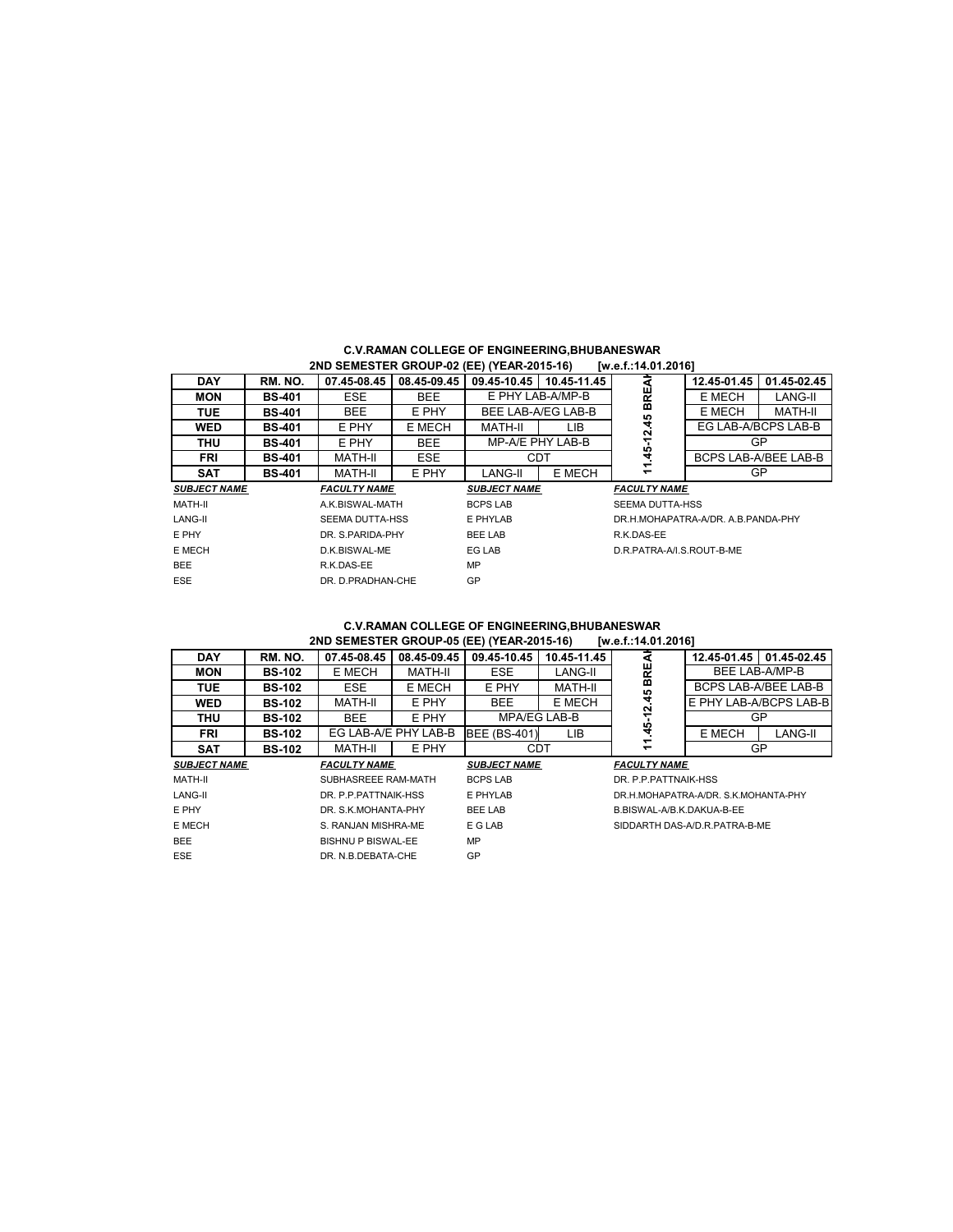|                                      | 2ND SEMESTER GROUP-10 (ETC) (YEAR-2015-16) [w.e.f.:14.01.2016] |                           |                    |             |                     |         |                                                                                                      |                      |  |  |  |
|--------------------------------------|----------------------------------------------------------------|---------------------------|--------------------|-------------|---------------------|---------|------------------------------------------------------------------------------------------------------|----------------------|--|--|--|
| <b>DAY</b>                           | RM. NO.                                                        | 07.45-08.45               | 08.45-09.45        | 09.45-10.45 | 10.45-11.45         |         | 12.45-01.45                                                                                          | 01.45-02.45          |  |  |  |
| <b>MON</b>                           | <b>BS-103</b>                                                  | E MECH                    | E PHY              |             | BCPS LAB-A/EG LAB-B | BRE     | MATH-II                                                                                              | LIB.                 |  |  |  |
| <b>TUE</b>                           | <b>BS-201</b>                                                  | MATH-II                   | E MECH             |             | E PHY LAB-A/MP-B    |         | LANG-II                                                                                              | <b>ESE</b>           |  |  |  |
| <b>WED</b>                           | <b>BS-103</b>                                                  | <b>BEE</b>                | MATH-II            | E MECH      | E PHY               | 45<br>N |                                                                                                      | BEE LAB-A/BCPS LAB-B |  |  |  |
| <b>THU</b>                           | <b>BS-103</b>                                                  |                           | EG LAB-A/BEE LAB-B | E PHY       | <b>BEE</b>          |         |                                                                                                      | GP                   |  |  |  |
| FRI                                  | <b>BS-103</b>                                                  | E PHY                     | <b>BEE</b>         |             | <b>CDT</b>          | 45      | <b>ESE</b>                                                                                           | LANG-II              |  |  |  |
| <b>SAT</b>                           | <b>BS-103</b>                                                  |                           | MP-A/E PHY LAB-B   | MATH-II     | E MECH              | ÷.      |                                                                                                      | GP                   |  |  |  |
| <b>SUBJECT NAME</b>                  |                                                                | <b>FACULTY NAME</b>       |                    |             | <b>SUBJECT NAME</b> |         | <b>FACULTY NAME</b>                                                                                  |                      |  |  |  |
| MATH-II                              |                                                                | DR. P.K.NAYAK-MATH        |                    |             | <b>BCPS LAB</b>     |         |                                                                                                      |                      |  |  |  |
| LANG-II                              |                                                                | JYOSHNAMAYEE MOHARANA-HSS |                    |             | E PHYLAB            |         |                                                                                                      |                      |  |  |  |
| E PHY                                |                                                                | DR. S.K.ROUT-PHY          |                    |             | <b>BEE LAB</b>      |         |                                                                                                      |                      |  |  |  |
| E MECH                               | SIDDHARTH DAS-ME                                               |                           |                    | E G LAB     |                     |         | J. MOHARANA-HSS<br>DR. S. PARIDA/DR. S. K. ROUT-PHY<br>S. K SAMANTRAY-BEE<br>S.DAS-A/S.R.MISHRA-B-ME |                      |  |  |  |
| <b>BEE</b><br>SOUMYA K SAMANTRAY-BEE |                                                                |                           | MP                 |             |                     |         |                                                                                                      |                      |  |  |  |
| <b>ESE</b>                           |                                                                | DR. N.B. DEBATA-CHE       |                    |             | GP                  |         |                                                                                                      |                      |  |  |  |

# **C.V.RAMAN COLLEGE OF ENGINEERING,BHUBANESWAR**

|                     | 2ND SEMESTER GROUP-13 (ETC) (YEAR-2015-16) [w.e.f.:14.01.2016] |                     |                                    |                                   |             |                      |                        |                      |  |  |
|---------------------|----------------------------------------------------------------|---------------------|------------------------------------|-----------------------------------|-------------|----------------------|------------------------|----------------------|--|--|
| <b>DAY</b>          | RM. NO.                                                        | 07.45-08.45         | 08.45-09.45                        | 09.45-10.45                       | 10.45-11.45 |                      | 12.45-01.45            | 01.45-02.45          |  |  |
| <b>MON</b>          | <b>BS-201</b>                                                  | E PHY               | E MECH                             | <b>CDT</b>                        |             | BRE                  |                        | E PHY LAB-A/EG LAB-B |  |  |
| <b>TUE</b>          | <b>BS-104</b>                                                  | <b>BEE</b>          | <b>ESE</b>                         | LANG-II                           | MATH-II     |                      | E MECH                 | LIB                  |  |  |
| <b>WED</b>          | <b>BS-104</b>                                                  |                     | BEE LAB-A/MP-B                     | E MECH                            | BEE.        | $-12.45$             | E PHY                  | MATH-II              |  |  |
| <b>THU</b>          | <b>BS-103</b>                                                  | MATH-II             | E PHY                              | MP-A/BEE LAB-B                    |             |                      | GP                     |                      |  |  |
| FRI                 | <b>BS-104</b>                                                  | <b>ESE</b>          | E MECH                             | <b>BEE</b>                        | E PHY       | 45                   | BCPS LAB-A/E PHY LAB-B |                      |  |  |
| <b>SAT</b>          | <b>BS-104</b>                                                  |                     | EG LAB-A/BCPS LAB-B                | MATH-II                           | LANG-II     | ÷.                   |                        | GP.                  |  |  |
| <b>SUBJECT NAME</b> |                                                                | <b>FACULTY NAME</b> |                                    | <b>SUBJECT NAME</b>               |             | <b>FACULTY NAME</b>  |                        |                      |  |  |
| MATH-II             |                                                                | S.K.SAHU-MATH       |                                    | <b>BCPS LAB</b>                   |             | SANJIB K SAHU-HSS    |                        |                      |  |  |
| LANG-II             |                                                                | SANJIB K SAHU-HSS   |                                    | E PHYLAB                          |             | DR. A BHOL-A & B-PHY |                        |                      |  |  |
| E PHY               |                                                                | DR. A.BHOL-PHY      | <b>BEE LAB</b><br><b>B.DAS-BEE</b> |                                   |             |                      |                        |                      |  |  |
| E MECH              |                                                                | D.R.PATRA-ME        |                                    | E G LAB<br>S.DAS-A/T.K.PANDA-B-ME |             |                      |                        |                      |  |  |
| <b>BEE</b>          |                                                                | <b>B.DAS-BEE</b>    |                                    | МP                                |             |                      |                        |                      |  |  |
| <b>ESE</b>          |                                                                | DR. B.C.SAHU-CHE    |                                    | GP                                |             |                      |                        |                      |  |  |

### **C.V.RAMAN COLLEGE OF ENGINEERING,BHUBANESWAR 2ND SEMESTER GROUP-15 (ETC) (YEAR-2015-16) [w.e.f.:14.01.2016]**

|                     | , ,<br>.      |                            |             |                     |                               |                            |                               |               |  |  |
|---------------------|---------------|----------------------------|-------------|---------------------|-------------------------------|----------------------------|-------------------------------|---------------|--|--|
| <b>DAY</b>          | RM. NO.       | 07.45-08.45                | 08.45-09.45 | 09.45-10.45         | 10.45-11.45                   | ๔                          | 12.45-01.45                   | 01.45-02.45   |  |  |
| <b>MON</b>          | <b>BS-104</b> | <b>BEE</b>                 | E PHY       |                     | BEE LAB-A/BCPS LAB-B          | BRE                        | <b>MATH-II</b>                | E MECH        |  |  |
| <b>TUE</b>          | <b>BS-103</b> | <b>BEE</b>                 | E PHY       | ESE.<br>MATH-II     |                               |                            |                               | MP-A/EG LAB-B |  |  |
| <b>WED</b>          | <b>BS-201</b> | MATH-II                    | E MECH      |                     | E PHY LAB-A/MP-B              | $-45 - 12.45$              | E PHY                         | LANG-II       |  |  |
| <b>THU</b>          | <b>BS-104</b> | E MECH                     | <b>BEE</b>  | <b>CDT</b>          |                               |                            |                               | GP            |  |  |
| FRI                 | <b>BS-201</b> | E MECH                     | MATH-II     |                     | <b>BCPS LAB-A/E PHY LAB-B</b> |                            | <b>ESE</b>                    | LIB.          |  |  |
| <b>SAT</b>          | <b>BS-201</b> | E PHY                      | LANG-II     | EG LAB-A/BEE LAB-B  |                               | Ξ                          |                               | GP            |  |  |
| <b>SUBJECT NAME</b> |               | <b>FACULTY NAME</b>        |             | <b>SUBJECT NAME</b> |                               | <b>FACULTY NAME</b>        |                               |               |  |  |
| MATH-II             |               | DR. S.B.SAHU-MATH          |             | <b>BCPS LAB</b>     |                               | <b>B.DALAI-HSS</b>         |                               |               |  |  |
| LANG-II             |               | <b>B.DALAI-HSS</b>         |             | E PHYLAB            |                               | DR. AP.CHAKRABARTY-PHY     |                               |               |  |  |
| E PHY               |               | DR. AP.CHAKRABARTY-PHY     |             | <b>BEE LAB</b>      |                               | <b>ABHISHEK MISHRA-BEE</b> |                               |               |  |  |
| E MECH              |               | S.R.MISHRA-ME              |             | E G LAB             |                               |                            | S.R.MISHRA-A/DVN LAKSHMI-B-ME |               |  |  |
| <b>BEE</b>          |               | <b>ABHISHEK MISHRA-BEE</b> |             | MP                  |                               |                            |                               |               |  |  |
| <b>ESE</b>          |               | DR. P.K.MOHAPATRA-CHE      |             | GP                  |                               |                            |                               |               |  |  |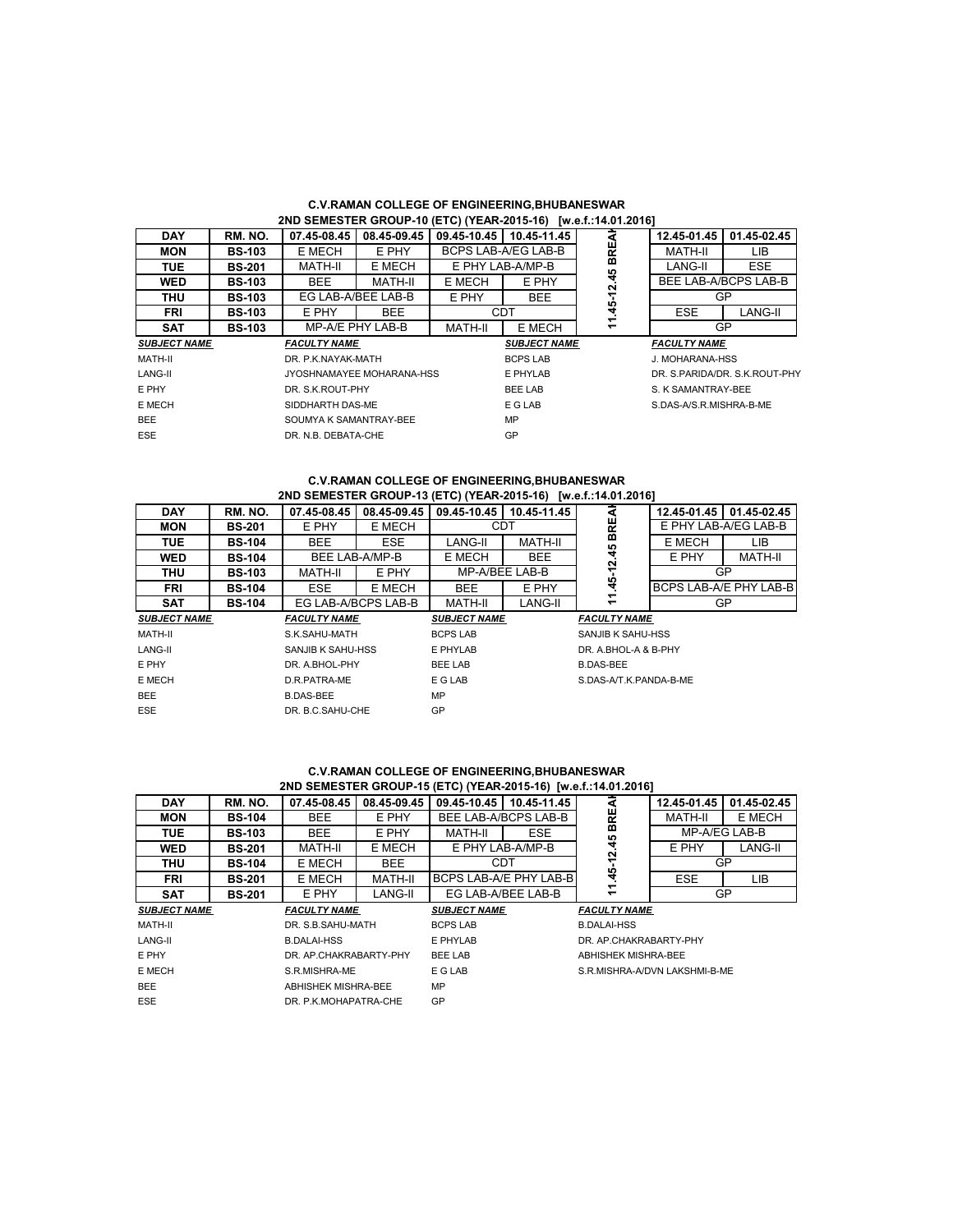**DAY RM. NO. 07.45-08.45 08.45-09.45 09.45-10.45 10.45-11.45**<br> **MON BS-404 ECHE CPRO BTD MATH-III BCPS LAB-A/E W LAB-B**<br> **WED BS-404 CPLAB-A/E CHE EEC MATH-III BCPS LAB-B/E W LAB-A<br>
<b>WED B MON BS-404** E CHE C PRO B TD MATH-II **TUE BS-404** C PRO E CHE EEC MATH-II **WED** BS-404 CP LAB-A/E CHE LAB-B LANG-II E CHE **THU BS-404** LANG-II MATH-II EEC C PRO **FRI BS-404** B TD MATH-II **SAT** | **BS-404** | CDT | LIB | BTD *SUBJECT NAME FACULTY NAME SUBJECT NAME FACULTY NAME* MATH-II A.C.PANDA-MATH BCPS SANJEEB K SAHOO-HSS LANG-II SANJEEB K SAHOO-HSS E CHE LAB DR. JAYSHEEE MOHANTY-CHE E CHE DR. JAYSHEEE MOHANTY-CHE CP LAB J.R.SWAIN-IT B TD SOURAV PALIT-ME E W LAB S PALIT-A/DR. K.K.MUDULI-B-ME C PRO 3.R.SWAIN-IT EEC K.P.SATAPATHY-HSS GP **11.45-12.45 BREA** BCPS LAB-A/E W LAB-B BCPS LAB-B/E W LAB-A CP LAB-B/E CHE LAB-A  $GP-<sub>A</sub>$ GP-B MP MP CDT

#### **C.V.RAMAN COLLEGE OF ENGINEERING,BHUBANESWAR** 2ND SEMESTER GROUP-04 (IT+CSE) (YEAR-2015-16) [w.e.f.:14.01.2016]